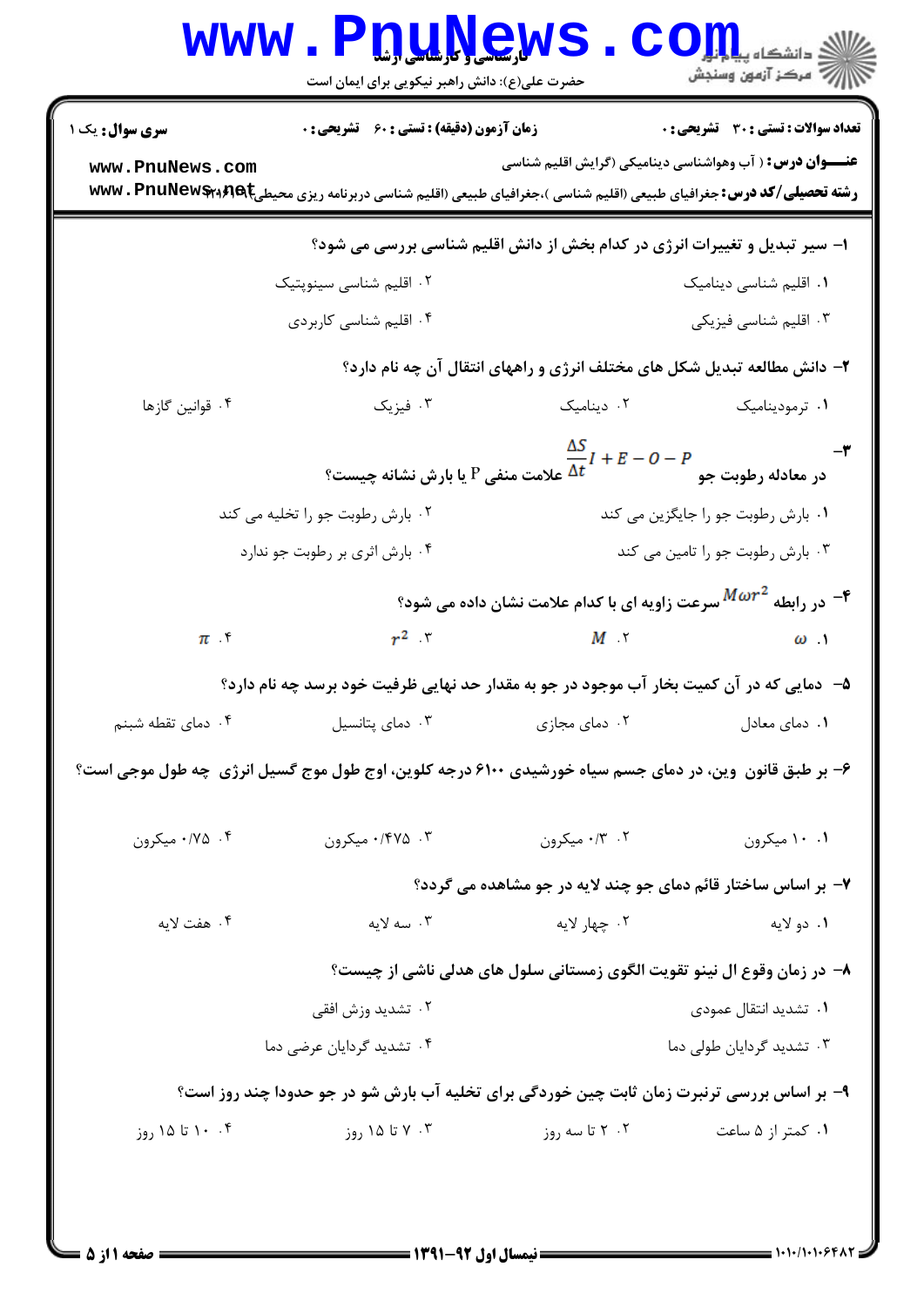|                               | <b>www.Pnunews</b><br>حضرت علی(ع): دانش راهبر نیکویی برای ایمان است                                                                | رآ مرڪز آزمون وسنڊش                                                           |
|-------------------------------|------------------------------------------------------------------------------------------------------------------------------------|-------------------------------------------------------------------------------|
| <b>سری سوال : ۱ یک</b>        | <b>زمان آزمون (دقیقه) : تستی : 60 ٪ تشریحی : 0</b>                                                                                 | تعداد سوالات : تستى : 30 - تشريحي : 0                                         |
| www.PnuNews.com               | <b>رشته تحصیلی/کد درس:</b> جغرافیای طبیعی (اقلیم شناسی )،جغرافیای طبیعی (اقلیم شناسی دربرنامه ریزی محیطی <b>؟۱۹۹ (wwv . PnuNew</b> | <b>عنـــوان درس:</b> آب وهواشناسی دینامیکی (گرایش اقلیم شناسی )               |
|                               |                                                                                                                                    | ۱۰- چاله های گرمایی در سراسر سال بر روی کدام نواحی قرار دارند؟                |
|                               |                                                                                                                                    | ٠١ اقيانوس هند جنوبي، آرام جنوبي و شمال شرقي و اقيانوس اطلس جنوبي و شمال شرقي |
|                               |                                                                                                                                    | ۰۲ اقیانوس هند جنوبی، آرام جنوبی و شمال شرقی و اقیانوس هند شمالی              |
|                               |                                                                                                                                    | ۰۳ خلیج بنگال، آرام شمالی و شمال شرقی و اقیانوس اطلس جنوبی و شمال شرقی        |
|                               |                                                                                                                                    | ۰۴ حوضه های اقیانوسی کنگو و آمازون و اقیانوس اطلس جنوبی و شمال شرقی           |
|                               |                                                                                                                                    | 11- اثر سرمایشی بازخورد ابر ً به چه شکل در سیستم اقلیم اعمال می گردد؟         |
|                               | ۰۲ جذب تابش ورودی خورشید                                                                                                           | ۰۱ انعکاس تابش فروسرخ زمینی                                                   |
|                               | ۰۴ انعکاس تابش ورودی خورشیدی                                                                                                       | ۰۳ جذب تابش فروسرخ زميني                                                      |
|                               | 1۲– با توجه به اینکه واکنش های جو و اقیانوس از نظر زمانی با یکدیگر متفاوتند، این موضوع چه اثری بر مدل های ترکیبی جو–               | اقیانوس گردش عمومی هوا دارد؟                                                  |
|                               |                                                                                                                                    | ۰۱ مشکلات محاسباتی در این مدل ها را کاهش می دهد                               |
|                               |                                                                                                                                    | ۰۲ مشکلات محاسباتی در این مدل ها بوجود می آید                                 |
|                               |                                                                                                                                    | ۰۳ کارایی این مدل ها را در مقیاس منطقه ای افزایش می دهد                       |
|                               |                                                                                                                                    | ۰۴ کارایی این مدل ها را در مقیاس سیاره ای کم می کند                           |
|                               | ۱۳- در مدل های ساده گردش جو تلاقی باد تجارتی با ناوه استوایی برای ایجاد ITCZ با چه پدیده ای همراه است؟                             |                                                                               |
|                               | ۰۲ با هوای صاف و بدون ابر                                                                                                          | ۰۱ با افزايش فشار جو                                                          |
|                               | ۰۴ با کمینه ابرناکی و بارش اندک                                                                                                    | ۰۳ با بیشینه ابرناکی و بارش                                                   |
|                               |                                                                                                                                    | ۱۴- مفهوم اقلیمی موسمی به کدام یک از موارد زیر اشاره دارد؟                    |
|                               |                                                                                                                                    | ٠. به تغيير الگوى فشار در اقيانوس آرام اشاره دارد                             |
|                               |                                                                                                                                    | ٢. به تغييرات فصلى بادهاى غالب اشاره دارد                                     |
|                               |                                                                                                                                    | ۰۳ به باران های فصلی اشاره دارد                                               |
|                               |                                                                                                                                    | ۰۴ هم به باران های فصلی و هم به تغییرات فصلی بادهای غالب اشاره دارد           |
|                               |                                                                                                                                    | ۱۵– نیروی اصلی موسمی تابستانی آسیایی توسط کدام عامل ایجاد می شود؟             |
|                               | ۰۲ چرخه سالانه تابش خورشیدی                                                                                                        | ۰۱ رودباد جنب حاره ای                                                         |
| ۰۴ تغییر در جهت وزش نسیم دریا |                                                                                                                                    | ۰۳ جریان باد در سطح زمین                                                      |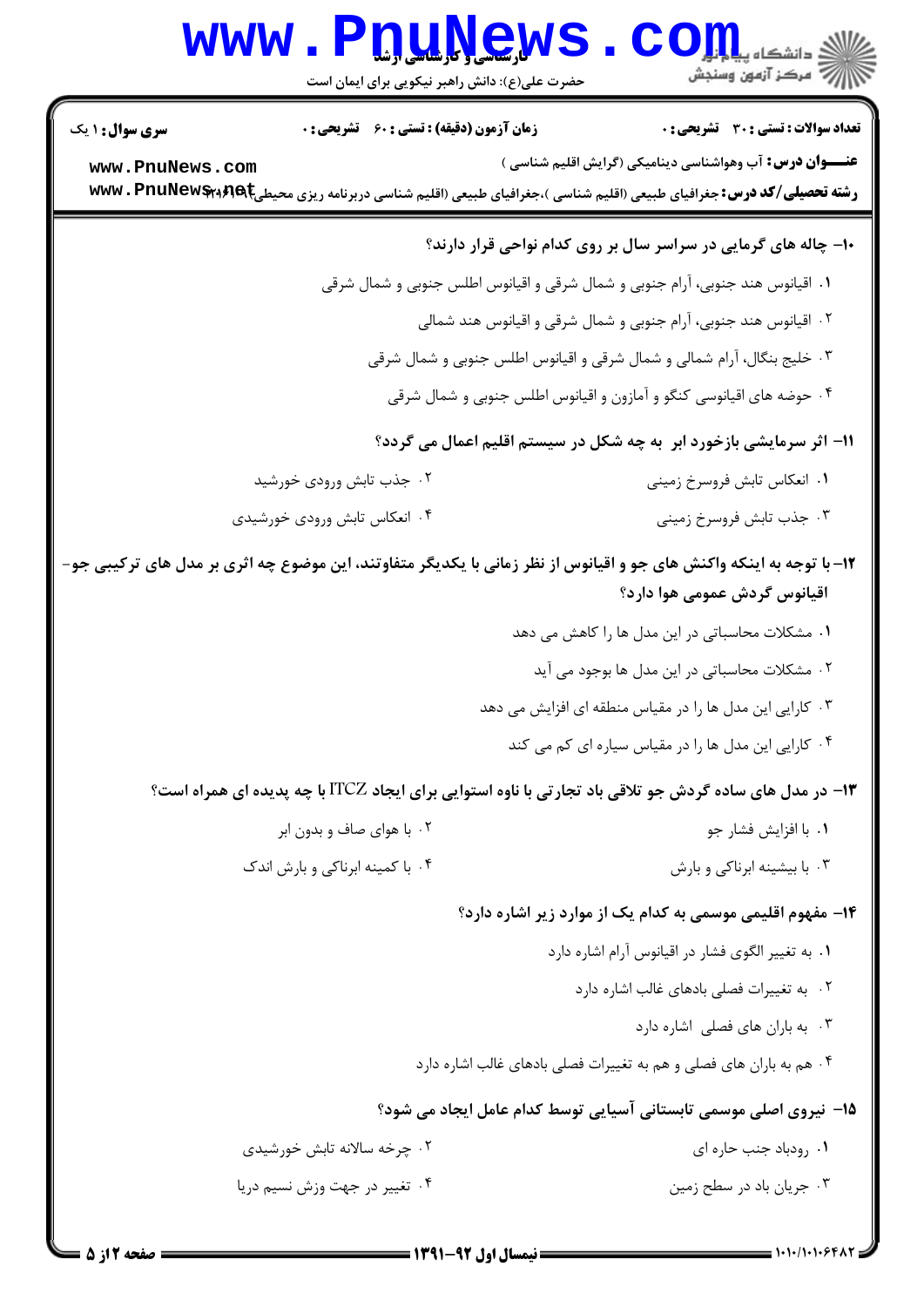|                                                                                                                             | www.P <u>nuŅe</u> ws<br>حضرت علی(ع): دانش راهبر نیکویی برای ایمان است |                                                                                                                                     | الاد دانشگاه پي <mark>ا و لور</mark><br>الا مرکز آزمون وسنجش    |  |  |
|-----------------------------------------------------------------------------------------------------------------------------|-----------------------------------------------------------------------|-------------------------------------------------------------------------------------------------------------------------------------|-----------------------------------------------------------------|--|--|
| <b>سری سوال : ۱ یک</b>                                                                                                      | <b>زمان آزمون (دقیقه) : تستی : 60 گشریحی : 0</b>                      |                                                                                                                                     | تعداد سوالات : تستي : 30 ٪ تشريحي : 0                           |  |  |
| www.PnuNews.com                                                                                                             |                                                                       | <b>رشته تحصیلی/کد درس:</b> جغرافیای طبیعی (اقلیم شناسی )،جغرافیای طبیعی (اقلیم شناسی دربرنامه ریزی محیطی <b>pe)\${\wwv . PnuNew</b> | <b>عنـــوان درس:</b> آب وهواشناسی دینامیکی (گرایش اقلیم شناسی ) |  |  |
| ۱۶- بیابان های صحرا و عربستان در زمره کدامیک از الگوهای فشار قرار می گیرند؟                                                 |                                                                       |                                                                                                                                     |                                                                 |  |  |
|                                                                                                                             | ۰۲ پرفشارهای گرمایی                                                   |                                                                                                                                     | ۰۱ کم فشارهای گرمایی                                            |  |  |
|                                                                                                                             | ۰۴ پرفشارهای دینامیک                                                  |                                                                                                                                     | ۰۳ کم فشارهای دینامیک                                           |  |  |
| ۱۷– بالاترین مقادیر متوسط ماهانه فشار مرکزی در پرفشار سرد سطحی نیمه دائمی بر روی آفریقا ًدر چه ماه از سال اتفاق می<br>افتد؟ |                                                                       |                                                                                                                                     |                                                                 |  |  |
| ۰۴ ژوئیه                                                                                                                    | ۰۳ فوریه                                                              | ۰۲ ژانویه                                                                                                                           | ۰۱ مارس                                                         |  |  |
|                                                                                                                             |                                                                       | ۱۸– ارتباط قائم قوی در تروپوسفر منطقه حاره به کدام فرآیند نیاز دارد؟                                                                |                                                                 |  |  |
| ۰۲ فرایندهای بی درو خشک                                                                                                     |                                                                       |                                                                                                                                     | ۰۱ فرایند های بی درو مرطوب                                      |  |  |
|                                                                                                                             | ۰۴ فراز باد غربي                                                      |                                                                                                                                     | ۰۳ فرابند های غیر بی درو                                        |  |  |
|                                                                                                                             |                                                                       | ۱۹- بررسی ًهمرفت حاره ای نشان می دهد سه نوع ابر در همه جا گسترش می یابند این سه نوع ابر کدامند؟                                     |                                                                 |  |  |
|                                                                                                                             |                                                                       |                                                                                                                                     | ۰۱ استراتوس، کومولوس ، نیمبواستراتوس                            |  |  |
|                                                                                                                             |                                                                       |                                                                                                                                     | ۰۲ کومولوس، نیمبواستراتوس و کومولونیمبوس                        |  |  |
|                                                                                                                             | ۰۳ کومولوس باد تجارتی، کومه ای ستبر و کومولونیمبوس                    |                                                                                                                                     |                                                                 |  |  |
|                                                                                                                             |                                                                       | ۰۴ کومولوس باد تجارتی، نیمبواستراتوس ستبر وکومولونیمبوس                                                                             |                                                                 |  |  |
|                                                                                                                             |                                                                       | ۲۰- همگن بودن توده های هوا بطور اساسی در ارتباط با کدام عناصر تعریف می شود؟                                                         |                                                                 |  |  |
| ۰۴ دما و بخار آب                                                                                                            | ۰۳ باد و جهت وزش هوا                                                  | ۰۲ رطوبت و بارش                                                                                                                     | ۰۱ بارش و دما                                                   |  |  |
|                                                                                                                             |                                                                       |                                                                                                                                     | <b>۲۱</b> - تغییر ویژگی توده هوا در طول زمان چه را می نامند؟    |  |  |
| ۰۴ تغییر                                                                                                                    | ۰۳ تعدیل                                                              | ۰۲ تبدیل                                                                                                                            | ۰۱ تکامل                                                        |  |  |
|                                                                                                                             |                                                                       | ۲۲- اندازه و موقعیت ماهانه تاوه پیرا قطبی شمالی بر روی نقشه های کدام سطوح قابل مشاهده و بررسی است؟                                  |                                                                 |  |  |
| ۰۱ نقشه ترازهای ۵۰۰ و ۳۰۰ هکتوپاسکال<br>۰۲ نقشه ترازهای ۱۰۰و ۳۰۰ هکتوپاسکال                                                 |                                                                       |                                                                                                                                     |                                                                 |  |  |
| ۰۴ نقشه ترازهای ۵۰۰ و ۱۰۰۰ هکتوپاسکال                                                                                       |                                                                       | ۰۳ نقشه ترازهای ۵۰۰ و ۸۵۰ هکتوپاسکال                                                                                                |                                                                 |  |  |
|                                                                                                                             |                                                                       |                                                                                                                                     |                                                                 |  |  |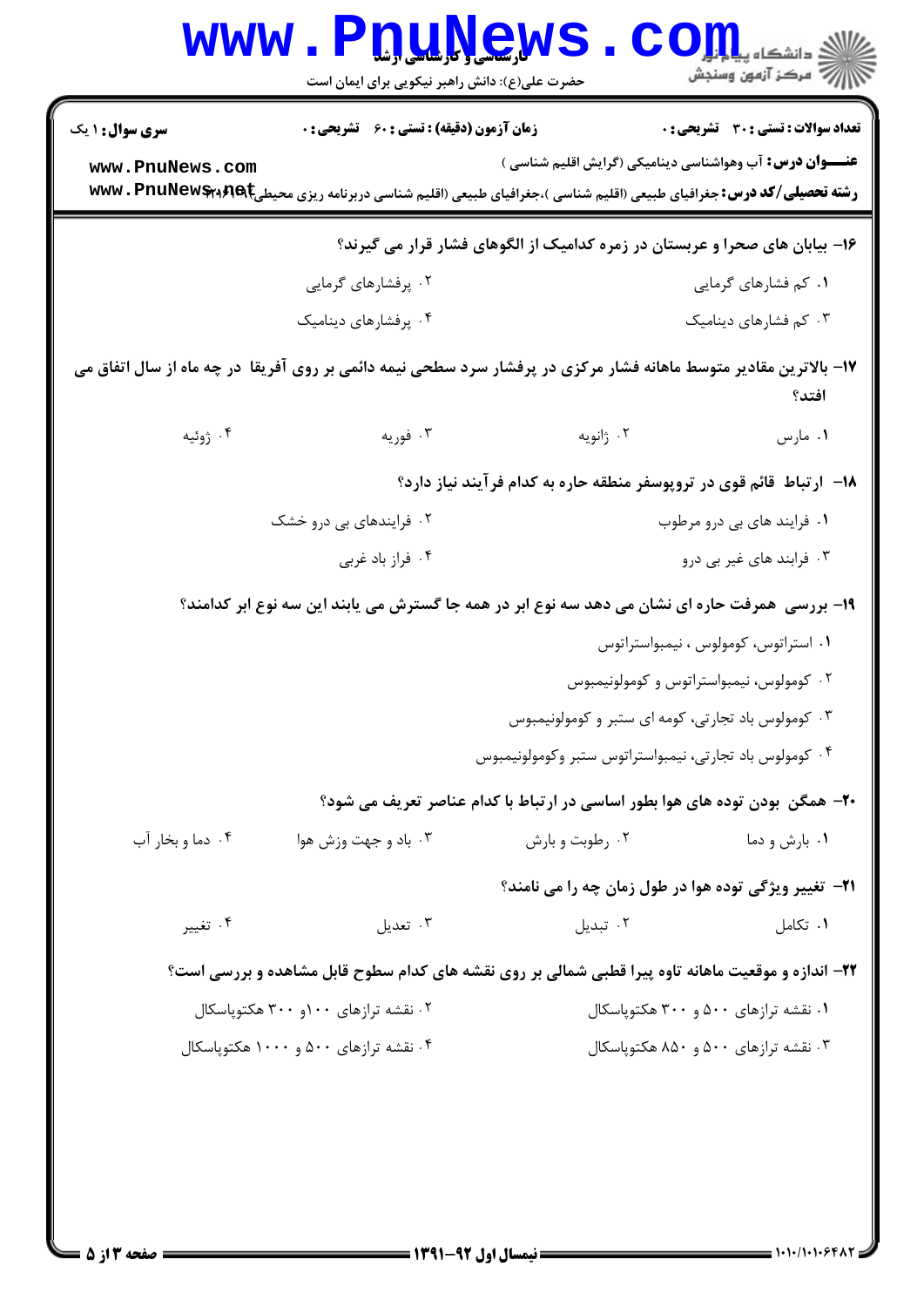# WWW.PnuNews.com

حضرت علی(ع): دانش راهبر نیکویی برای ایمان است

**تعداد سوالات : تستي : 30 - تشريحي : 0** 

**زمان آزمون (دقیقه) : تستی : 60 گشریحی: 0** 

**سری سوال : ۱ یک** 

**عنـــوان درس:** آب وهواشناسی دینامیکی (گرایش اقلیم شناسی ) www.PnuNews.com **رشته تحصیلی/کد درس:**جغرافیای طبیعی (اقلیم شناسی )،جغرافیای طبیعی (اقلیم شناسی دربرنامه ریزی محیطی؟۳۹۶۹\$wwv . PnuNew

٢٣- در يک رودباد، کاهش سرعت باد در جهت قائم بيشتر مي باشد يا در جهت افقي؟

- ٠١. كاهش سرعت در جهت افقى بيش از جهت قائم است
- ۰۲ کاهش سرعت در جهت قائم بیش از جهت افقی است
- ۰۳ سرعت باد بسمت بیرون هسته هم در جهت قائم و هم افقی افزایش می یابد.
	- ۰۴ در هسته رودباد مؤلفه سرعت قائم وجود ندارد

# **۲۴**- کدام جمله در خصوص همگرایی و واگرایی در هسته های سرعت رودبادها صادق است؟

- ۰۱ مناطق ورودی چپ و خروجی راست همگرایند و مناطق ورودی چپ و خروجی راست واگرایی دارند. ۰۲ مناطق ورودی راست و خروجی چپ همگرایند و مناطق ورودی راست و خروجی چپ واگرایی دارند. ۰۳ مناطق ورودي چپ و خروجي راست واگرايند و مناطق ورودي راست و خروجي چپ همگرايي دارند.
- ۰۴ مناطق ورودی چپ و خروجی راست همگرایند و مناطق ورودی راست و خروجی چپ واگرایی دارند.

### ۲۵- کدام جمله در مورد ویژگی امواج در نیم گره شمالی و جنوبی درست است؟

- ۰۱ امواج نیمکره جنوبی دامنه هایی در حدود نصف دامنه خود در نیمکره شمالی دارند و دارای طول موج کوچکتری هستند.
- ۰۲ امواج نیمکره شمالی دامنه هایی در حدود نصف دامنه خود در نیمکره جنوبی دارند و دارای طول موج کوچکتری هستند.
- ۰۳ امواج نیمکره جنوبی دامنه هایی در حدود نصف دامنه خود در نیمکره شمالی دارند و دارای طول موج بزرگتری هستند.
- ۴ . امواج نیمکره شمالی دامنه هایی در حدود نصف دامنه خود در نیمکره جنوبی دارند و دارای طول موج بزر *گ*تری هستند.

## ۲۶- سیستمی که باعث می گردد جریان های غربی نتوانند در مسیر معمول خود حرکت کنند و ناچار باید مسیری شمالی تر یا جنوبي تر را انتخاب و ادامه دهند چه نام دارد؟

۰۴ کم فشار دینامیکی ۰۲ بلوکینگ ۰۳ سیستم سینویتیک ۰۱ سردچال جوی

#### ٢٧- ً نوسان جنوبي از طريق تفاضل فشار بين كدام مراكز به صورت ساده اندازه گيري مي شود؟

- ۰۲ بین کم فشار آلئوسین و داروین ۰۱ بین تاهیتی و داروین
- ۰۴ بین کم فشار ایسلندی و پرفشار آزور ۰۳ بین تاهیتی و پرفشار آرام شمالی

#### ٢٨- فاز سرد انسو با كدام يديده همراه است؟

۲. SOI منف ۰۱ چرخش معکوس جریان واکر ۰۴ لانينا ۰۳ ال نينو